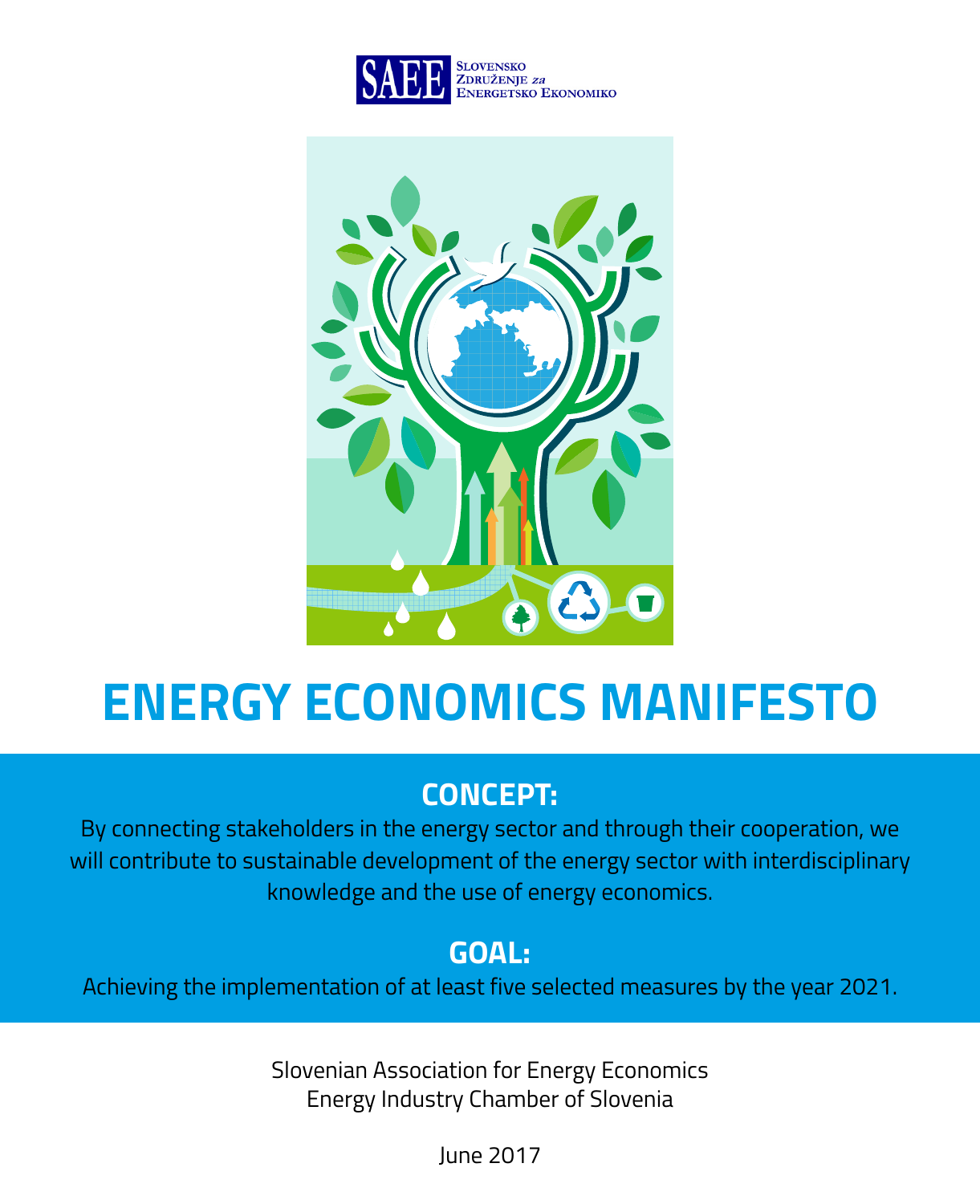#### **WHY AN ENERGY ECONOMICS MANIFESTO?**

The energy sector has traditionally been present in Slovenian economy and provides a solid and reliable foundation for the development of economy and society as a whole.

The situation and status of energy economics in our country and the world are not constant. They are changing and providing opportunities for new developments. This process of changes needs more knowledge about the economics in energy and other areas that are increasingly involved with energy through their activities.

The Energy Economics Manifesto represents a clear and targeted document of proposed measures for changes in the energy sector and related sectors. In the context of energy economics, the specified proposals would ensure high-quality energy services for the Slovenian economy and population, enable further sustainable development of the energy sector and increase its competitiveness in Slovenia and abroad.

#### **PREPARATION OF THE MANIFESTO**

The initiative for the preparation of the Energy Economics Manifesto was given and coordinated by the Slovenian Association for Energy Economics (SAEE), which also directed the preparation of the document<sup>1</sup>. The idea for the preparation of the manifesto was formed on the basis of the Industrial Policy Manifesto prepared by the CCIS. The Energy Economics Manifesto includes five areas of measures: development policy, business environment, tax policy, personnel policy and internationalisation.

The document was prepared with intensive participation of the SAEE Executive Committee (SAEE EC) and other SAEE members, members of the SAEE EC Consultative Group (SAEE EC CG) comprised of distinguished experts of various fields, and support organisations<sup>2</sup>.

The participants suggested specific measures and were invited to comment on the draft Manifesto.

1 The association is a branch of the International Association of Energy Economics (IAEE) based in the US. The association operates as a section of the Energy Industry Chamber of Slovenia within the Chamber of Commerce and Industry of Slovenia.

2 Association of economists in electrical power industry and coal industry of Slovenia (DEEP), Slovenian national committee of the World Energy Council (SNC WEC), Slovene district energy association (DEEP); EICS – Section for exchange of information on the energy market, EICS – Eurelectric Section.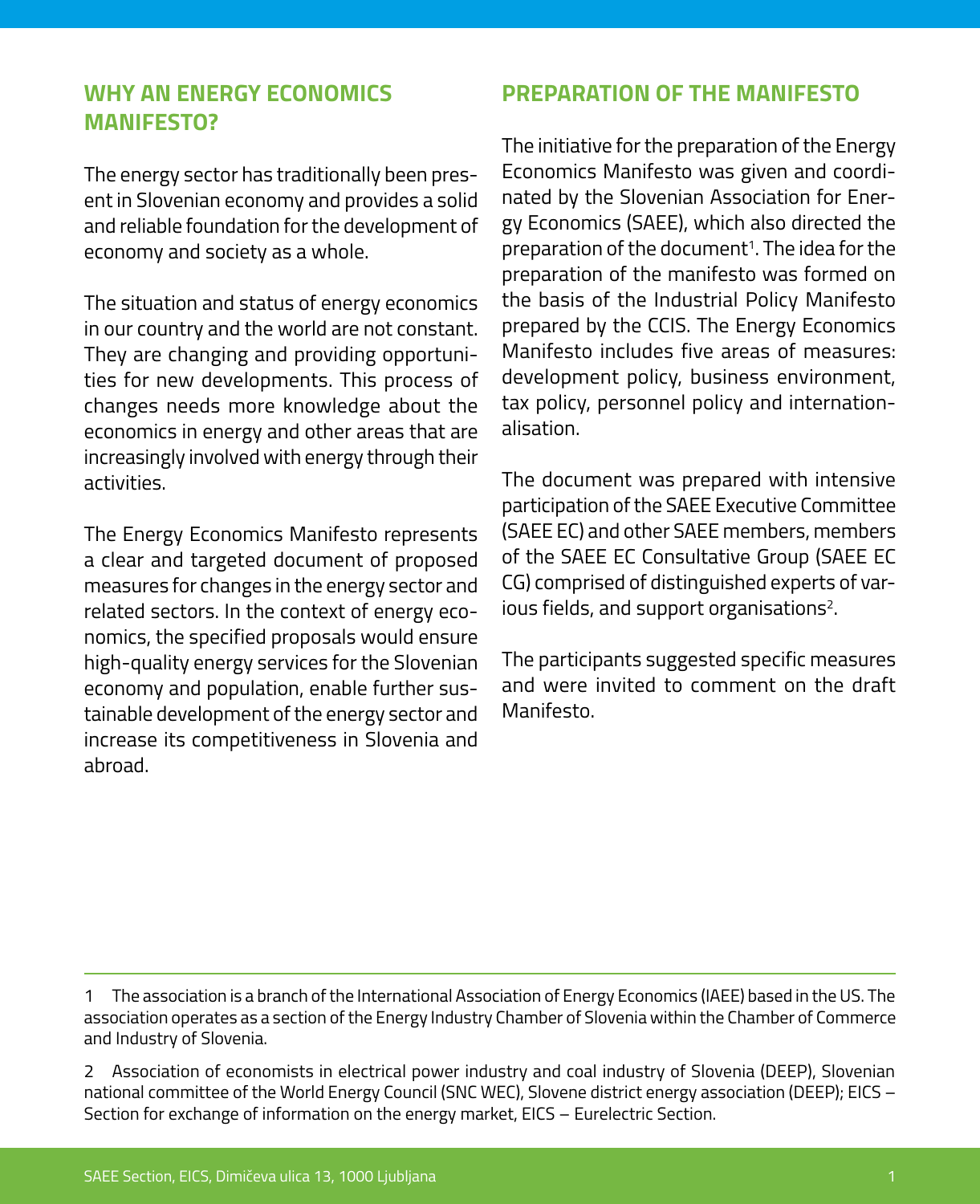#### **THE IMPORTANCE OF ENERGY ECONOMICS IN SLOVENIA**

Energy economics have a great impact on the Slovenian economy: the industry's income amounts to EUR 11.1 billion (13.6% of total income), the energy sector employs 10,800 people (2.4% of all employees in the economy) and the added value amounts to EUR 1.1 billion (5.9% of total added value of the economy) (CCIS, 2016; Martinec, 2015).

The energy sector consists of predominantly healthy corporate entities<sup>3</sup> with extensive financial resources and largely conservative borrowing policies.

Despite some negative trends in the economic performance of the industry in recent years, e.g. return on assets, the national energy sector has the capacity for changes and further development.



The sector is undergoing rationalisation and introduction of new technologies. The number of employees is decreasing, while the quality of knowledge and job positions increases. Value added per employee is high (CCIS, 2016).

Value added per employee (in EUR)



The multiplier effect of the sector on the overall economy through favourable energy prices and purchases of material and services on the domestic market is important as well. The energy companies and companies involved with energy are also becoming significant exporters.

### **WHAT DO WE SEEK TO ACCOMPLISH WITH THE MANIFESTO?**

We attemp to contribute to further growth of the energy sector. By connecting stakeholders and through their cooperation, we seek to utilise interdisciplinary knowledge and energy economics to contribute to sustainable development of the sector and therefore the Slovenian economy.

# **Our goal is the implementation of at least five proposed measures by the year 2021.**

<sup>3</sup> The term "corporate entity" in this document also includes public companies as defined by the ZPFOLERD-1 act.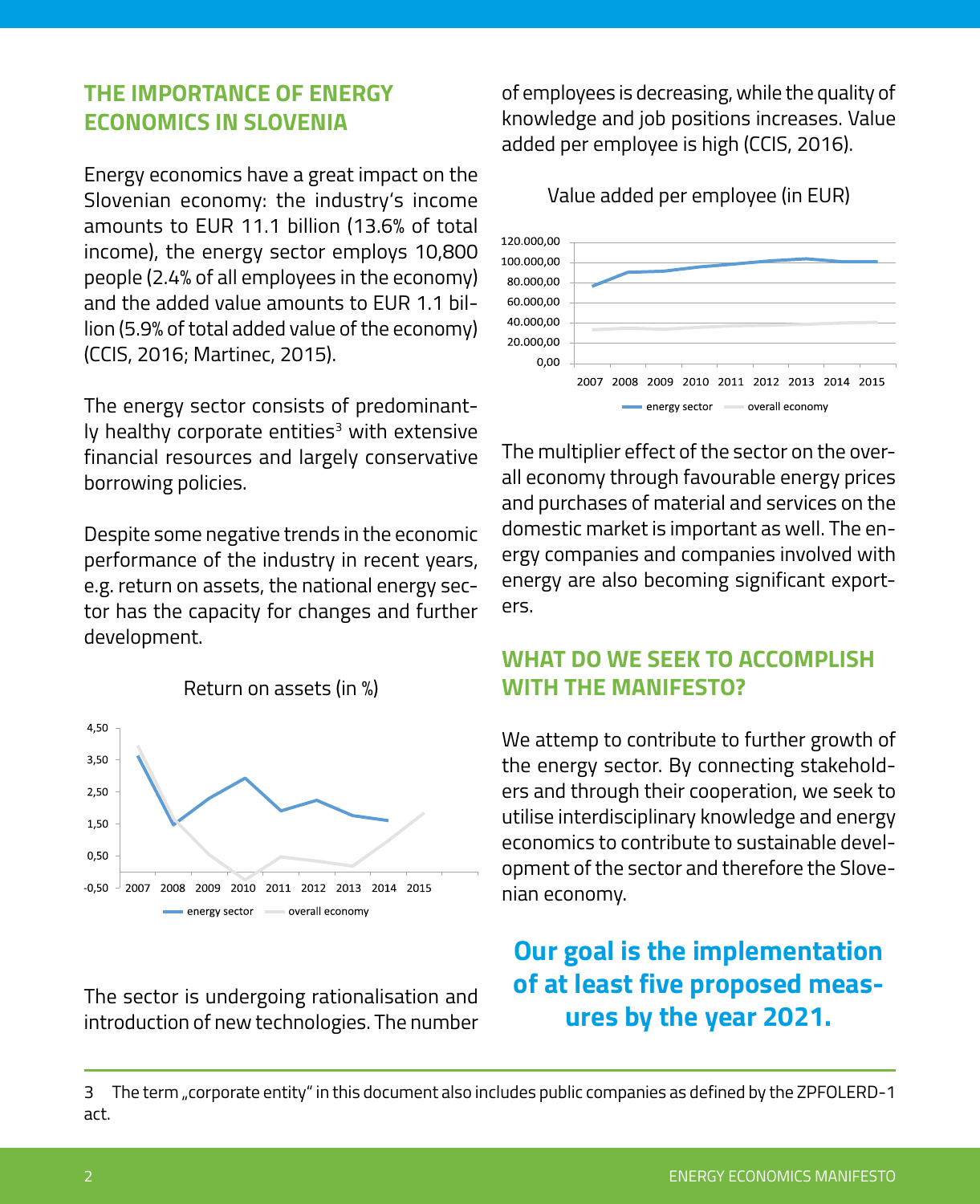#### **Participants:**

Gorazd Ažman, SAEE EC (Geoplin)

dr. Janez Bešter, SAEE EC CG (Faculty of Electrical Engineering, University of Ljubljana)

dr. Matjaž Eberlinc, SAEE EC CG (HSE)

Tina Galič, M.Sc. (Plinovodi)

dr. Nevenka Hrovatin, Vice President SAEE, President SAEE AC, SAEE EC (Faculty of Economics, University of Ljubljana)

Marko Ileršič, M.Sc., President SAEE Education Committee (Plinovodi)

Sarah Jezernik, M.Sc., President SAEE and SAEE EC (Plinovodi)

Lenka Kavčič, SAEE EC CG (AFRONT Zavod za prostorsko inovativnost)

Mojca Kert, SAEE EC (Petrol Energetika)

Sonja Klopčič, M.Sc., SAEE EC CG (VODITELJSTVO, Vodenje, svetovanje in razvoj)

Dejan Koletnik, M.Sc., Vice President SDEA (Plinovodi)

Edita Krajnović, M.Sc., SAEE EC CG (Mediade)

Mojca Križnar, M.Sc., SAEE EC CG (HILL International)

Monika Lapanja, SAEE EC CG (Faculty of Economics, University of Ljubljana)

Aleksander Mervar, M.Sc., SAEE EC (ELES)

Niko Martinec, SAEE EC CG

dr. Karlo Peršolja, SAEE EC CG (Borzen)

Marina Poboljšaj (Plinovodi)

dr. Alojz Poredoš, SAEE EC CG (Faculty of Mechanical Engineering, University of Ljubljana)

dr. Andrej Predin, SAEE EC CG (Faculty of Energy Technology, University of Maribor)

Marko Senčar, M.Sc., SAEE EC CG

Ana Struna Bregar, SAEE EC CG (Center energetskih rešitev, gospodarsko interesno združenje)

Andraž Šavli, President of section IPET, on behalf of the section (Borzen)

dr. Ivan Šmon, President of Eurelectric, on behalf of Eurelectric section (Elektro Gorenjska)

Valerija Štiblar, M.Sc., SAEE EC (Borzen)

Tina Štrukelj, M.Sc., Secretary General SAEE (Plinovodi)

Jošt Štrukelj (Plinovodi)

Maja Žagar, M.Sc., SAEE EC CG (Expertum)

dr. Franc Žlahtič, President SNC WEC (Plinovodi)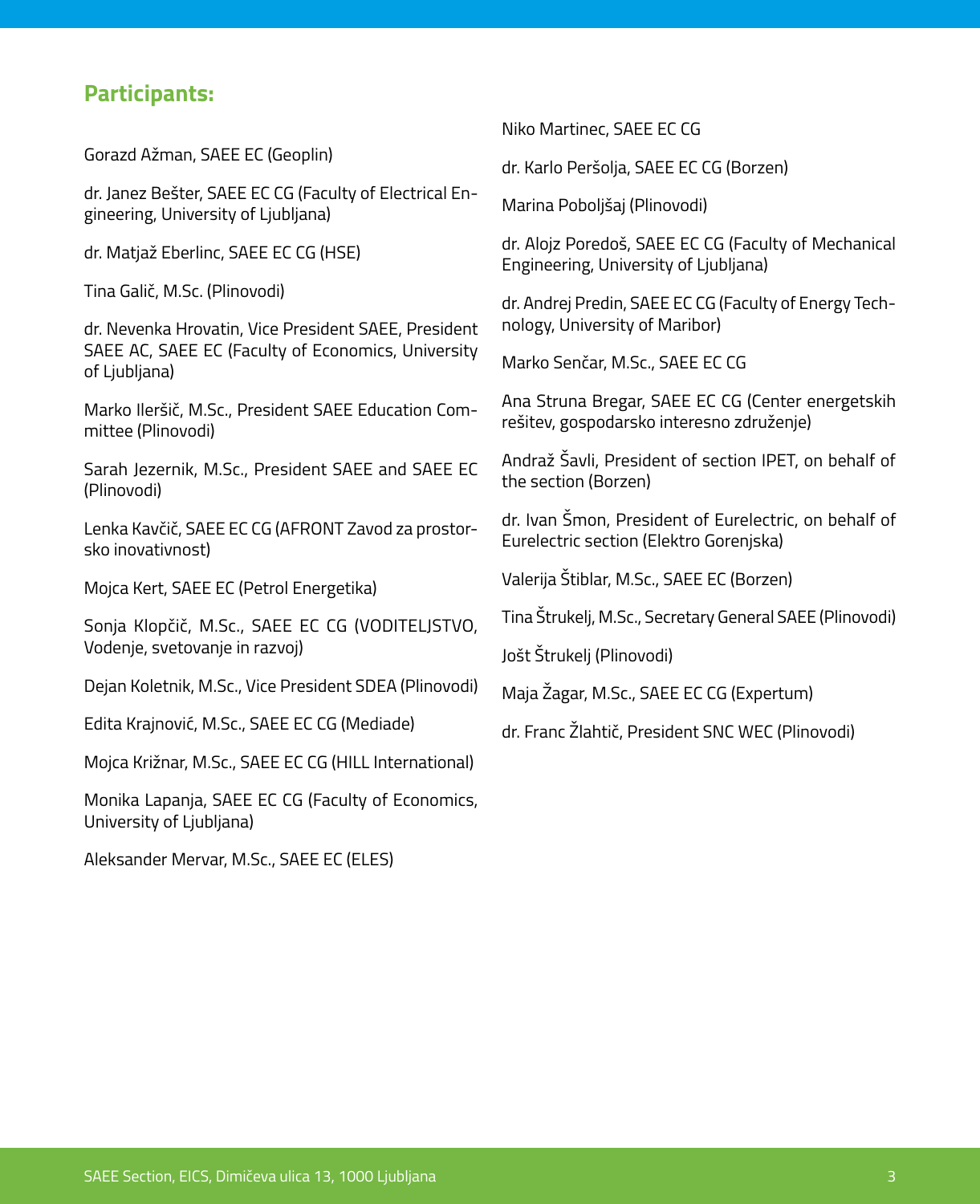## **SELECTION OF PROPOSED MEASURES BY AREA**

Below are a total of 45 proposed measures arranged by five key areas. A more detailed presentation of the measures can be found in the expanded material, published on the association's website<sup>4</sup>.

The expanded material also contains links to external sources.

> **5 key areas: Development policy Business environment Tax policy Personnel policy Internationalisation**

# **1. DEVELOPMENT POLICY**

The energy industry faces many development challenges. Creative solutions will benefit the overall economy and society as a whole. A suitable development policy is crucial.

#### **1.1 Promoting the development of innovation culture**

- Promoting the development of innovation culture and exchange of good practices in the field of energy (1)
- Supporting (financially and environmentally) the development of new energy technology solutions in micro, small and medium-sized companies (support funds, incubators,

start-up centres, etc.) (2)

#### **1.2 Comprehensive approach to the promotion of digitalisation**

- Encouraging digitalisation in the field of energy (3)
- Forecasting the competences required in the future and developing digital competences (4)
- Coordinating producers and end users in the context of providing ancillary services (5)

#### **1.3 Coordinated acceleration of self-sufficient energy supply**

- Renewing the Efficient Energy Use Strategy (EEU) and adjusting and renewing the support schemes for EEU and renewable energy sources (RES) (6)
- Technologically neutral treatment of all technologies for extraction and transformation of energy with equitable consideration of all relevant costs from the energy source to the end user (7)
- Providing a balanced energy mix that is based on efficient and sustainable use of all relevant domestic energy sources (8)
- Researching the options for utilisation of hydro potential in the Republic of Slovenia as a green energy source and simultaneously addressing flood risk in the Republic of Slovenia (9)
- Integrating or utilising the synergies of natural gas, electric power and heat systems (10)
- Taking into account the concept of circular economy (11)

<sup>4</sup> [https://www.gzs.si/energetska\\_zbornica\\_slovenije/vsebina/Sekcija-SAEE/Manifest-energetske-ekono](https://www.gzs.si/energetska_zbornica_slovenije/vsebina/Sekcija-SAEE/Manifest-energetske-ekonom)[m](https://www.gzs.si/energetska_zbornica_slovenije/vsebina/Sekcija-SAEE/Manifest-energetske-ekonom)ike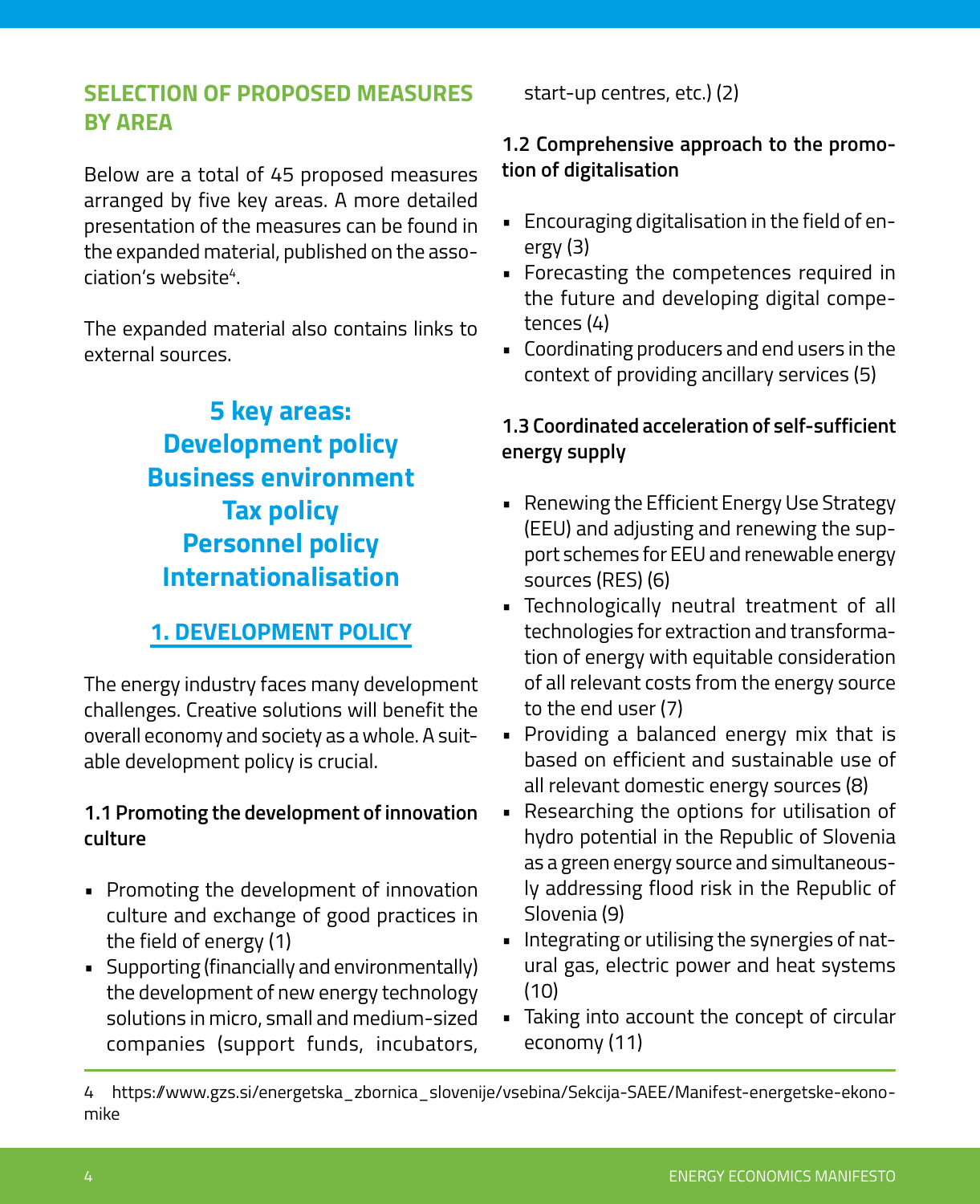#### **1.4 Stimulation of sustainable construction**

• Informing, training and raising awareness of the target public (12)

#### **1.5 Optimal use of energy in transport**

- Forming a group for connecting stakeholders in the field of energy in transport (monitoring consumption, analysing, public presentations) (13)
- Increasing visibility and ensuring appropriate placement of alternative fuels in personal and public transport and preparing suitable incentives (14)

#### **1.6 Evaluation of projects and measures, research**

- Evaluating economic policy measures in regard to energy, human, environmental and economic resources (15)
- Prioritising research that leads to the formation of new processes and products in the field of energy and delivers the highest added value (16)
- Creating an environment for setting up pilot projects for the testing of new technologies (17)
- Providing the necessary resources (financial, human) for R&D activity in the energy sector (18)
- Increasing the absorption rate for grants (19)

## **2. BUSINESS ENVIRONMENT**

A suitable business environment encourages companies and their employees to function optimally and with dedication.

#### **2.1 Adoption of SEC by the end of June 2017**

- Supporting the Slovenia's energy concept (SEC) adoption process in accordance with the proceedings in Governing Board of the Energy Industry Chamber of Slovenia and the additional proposal for a shorter adoption period (20)
- Coordinating the energy policies with other policies and stable regulatory framework (21)

#### **2.2 Establishment of good corporate governance practices in public enterprises in the energy sector**

- Implementing the Slovenian Sovereign Holding (SSH) corporate governance code and following the Organisation for Economic Co-operation and Development (OECD) guidelines and global good practices (22)
- Forming suitable performance criteria for energy companies (23)
- Optimally organising the public service of electricity distribution based on the analysis of economic aspects of different options (24)

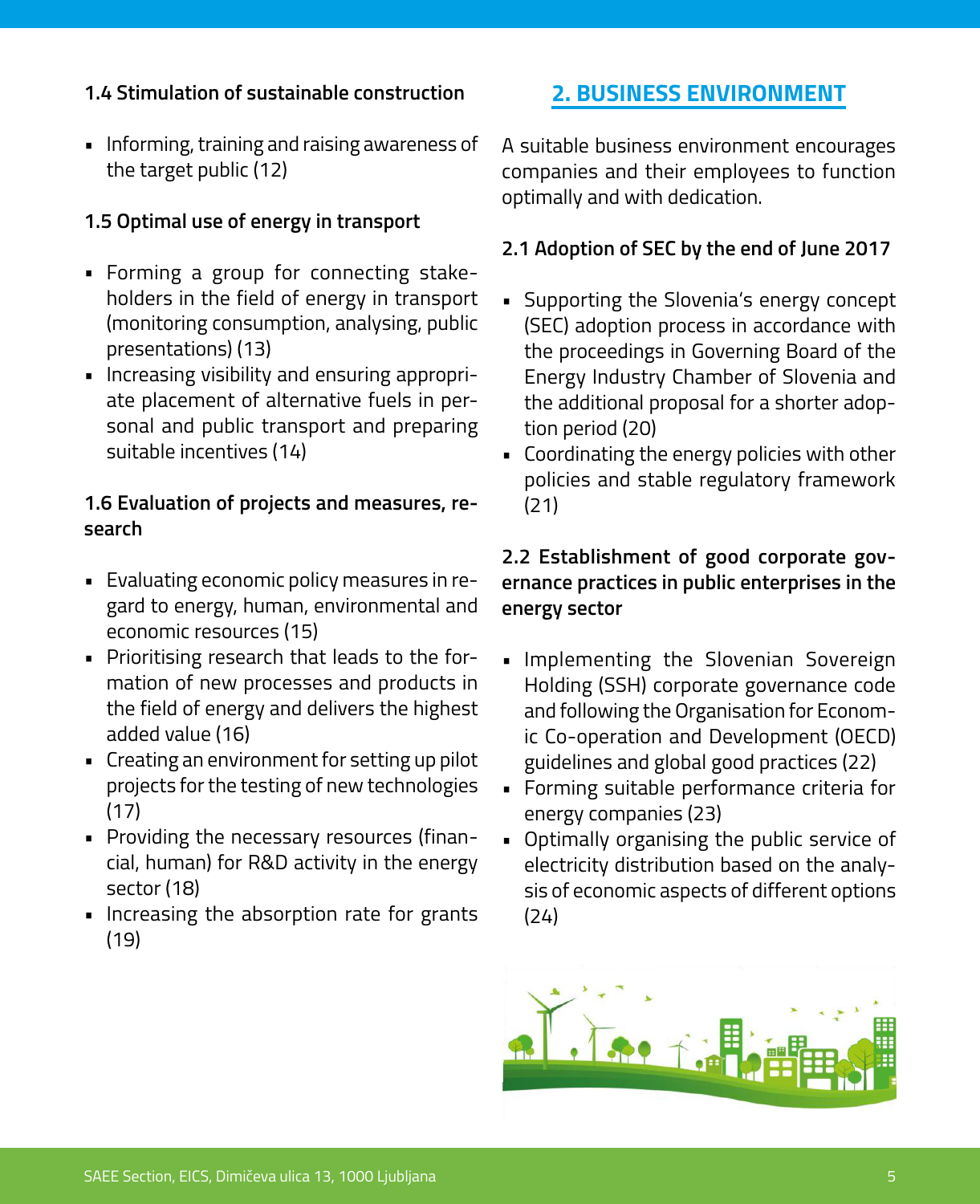#### **2.3 Socially responsible and integrative operation of energy companies**

- Establishing the principle of ethical conduct in energy companies (25)
- Connecting stakeholders in the value chain and finding synergies (26)
- Suitable legislation in spatial placement (27)
- Bringing the operation of energy companies closer to users and ensuring the visibility of individual energy products (28)
- Safe and reliable supply strategy and emergency measures (29)

# **3. TAX POLICY**

Tax policy should enable international competitiveness of energy companies.

#### **3.1 Reverse charge procedure and tax relief**

- Introducing reverse charge mechanism for VAT in the field of electricity and natural gas trading in Slovenia (30)
- Maintaining tax relief for investments in R&D activities (31)

#### **3.2 Support for Industrial Policy Manifesto (CCIS, 2015) in items: 2.1, 2.2 and 2.4 (32)**

- Introduction of development/social cap (for social contributions in salaries)
- Redefining the income tax scale (more classes, lower rates)
- Maintaining tax relief values for corporate entities

# **4. PERSONNEL POLICY**

In addition to great care already dedicated to technology and capital in the past, it is necessary to devote more attention to people, particularly employees, as that leads to greater efficiency and better business results, while contributing to the satisfaction of everyone involved. People are the key source of creativity and dedication.

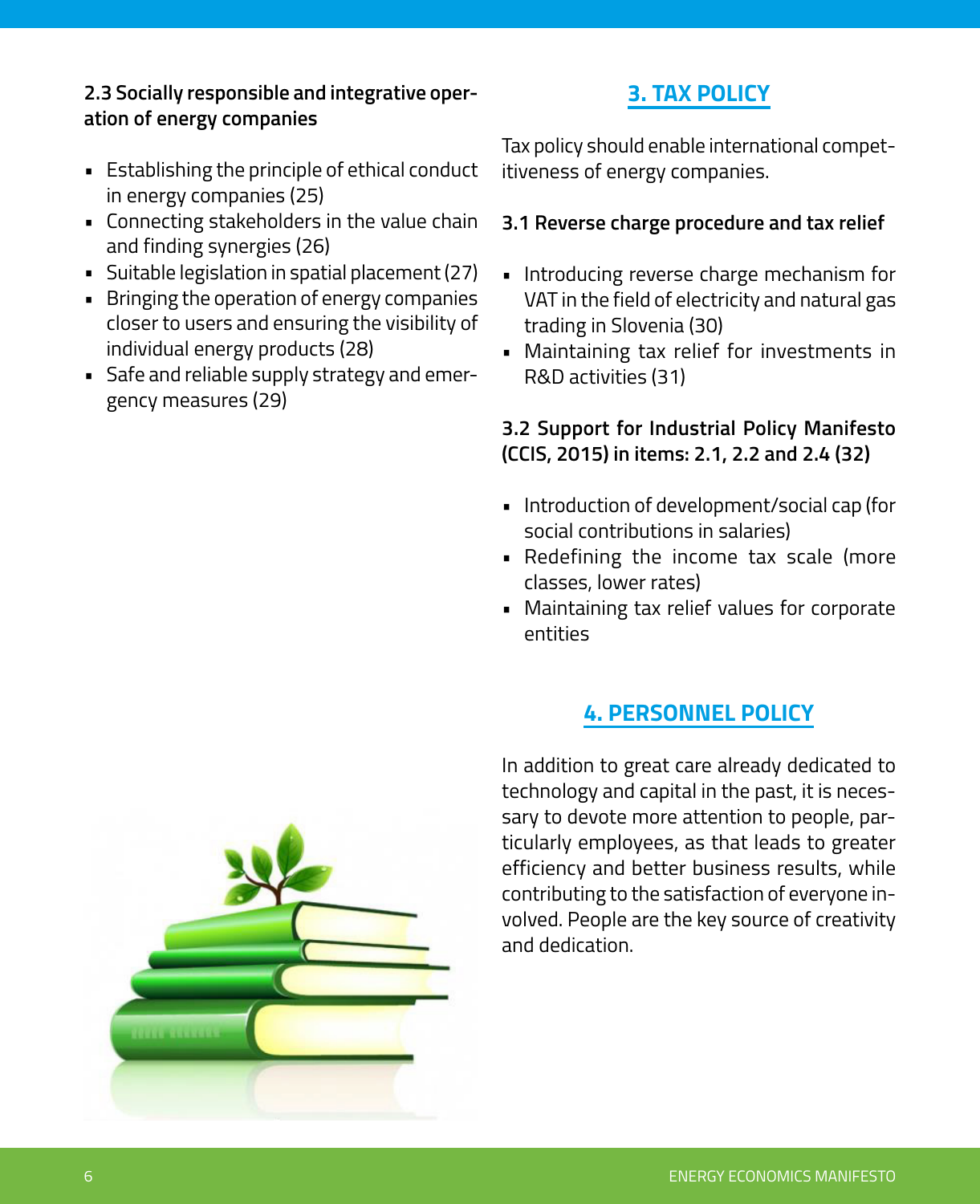#### **4.1 Development of strategic human resource management**

- Developing strategic human resource management (HRM) (33)
- Looking into new forms of work/employment and sharing good HRM practices (34)

#### **4.2 Support for education in the field of energy economics**

- Promoting the education of young people (35)
- Additional training of employees in the field of energy economics (36)
- Enhancing the understanding of importance of economic aspects of the energy sector (37)

#### **4.3 Appropriate gender balance**

- Promoting mechanisms to increase the percentage of women employed in energy sector (38)
- Organising a mentoring network for women with the help of women in leading positions in the energy sector (39)

#### **4.4 Renewal of employee remuneration system in public enterprises in the energy sector**

• Establishing an employee remuneration system in public companies in the energy sector that will be linked to work results or achievement of goals set for corporate entities and employees (40)

## **5. INTERNATIONALISATION**

International networking has become an integral part of business operations. It allows companies to reduce risks and gain competitive advantages.

#### **5.1 Ensuring quality and appropriate benchmarking of operation of companies on European or global level**

- Preparing suitable studies and comparisons between comparable European and global companies in order to improve operation and optimise processes (41)
- Regional cooperation between EU Member States (42)

#### **5.2 Integration of private investors in Slovenian energy industry**

• Ensuring a suitable business and regulatory environment (43)

#### **5.3 Acceleration of cross-border investments (44)**

**5.4 A joint representative of SAEE on an international level (e.g. in Brussels) and cooperation in/with international organisations (45)**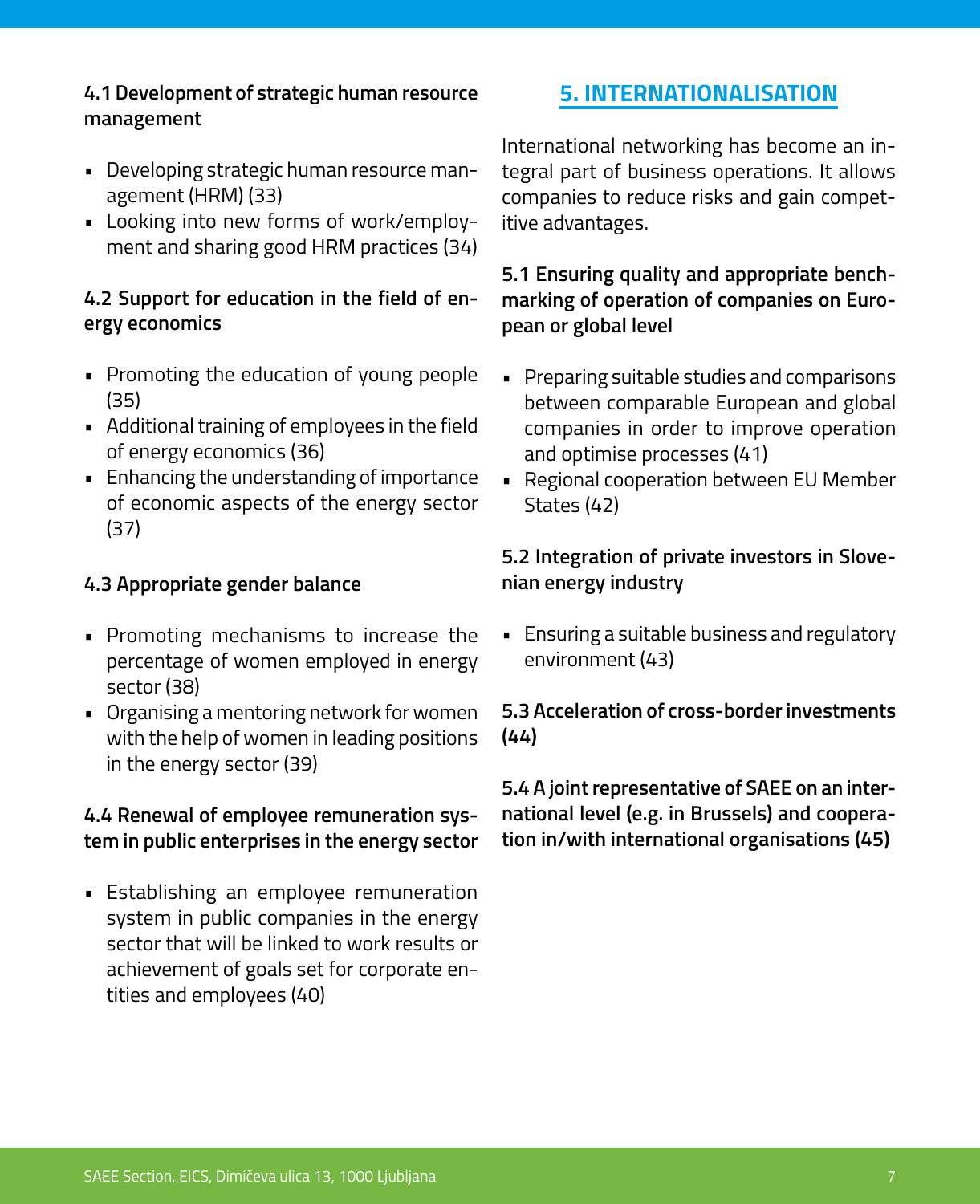#### **Sources:**

CCIS (2015). Industrial Policy Manifesto. Ljubljana: Chamber of Commerce and Industry of Slovenia.

CCIS (2016). Business Economy – Analysis of Operation of the Energy Sector. Ljubljana: Chamber of Commerce and Industry of Slovenia.

Martinec, N. (2015). Operation of Energy Sector Companies for 2014. Report for the Management Board. Ljubljana: Energy Industry Chamber of Slovenia.

Cover image: Energy with Environment infographics; http://freedesignfile.com

Images in the text: Green city and Green book stack; http://all-free-download.com